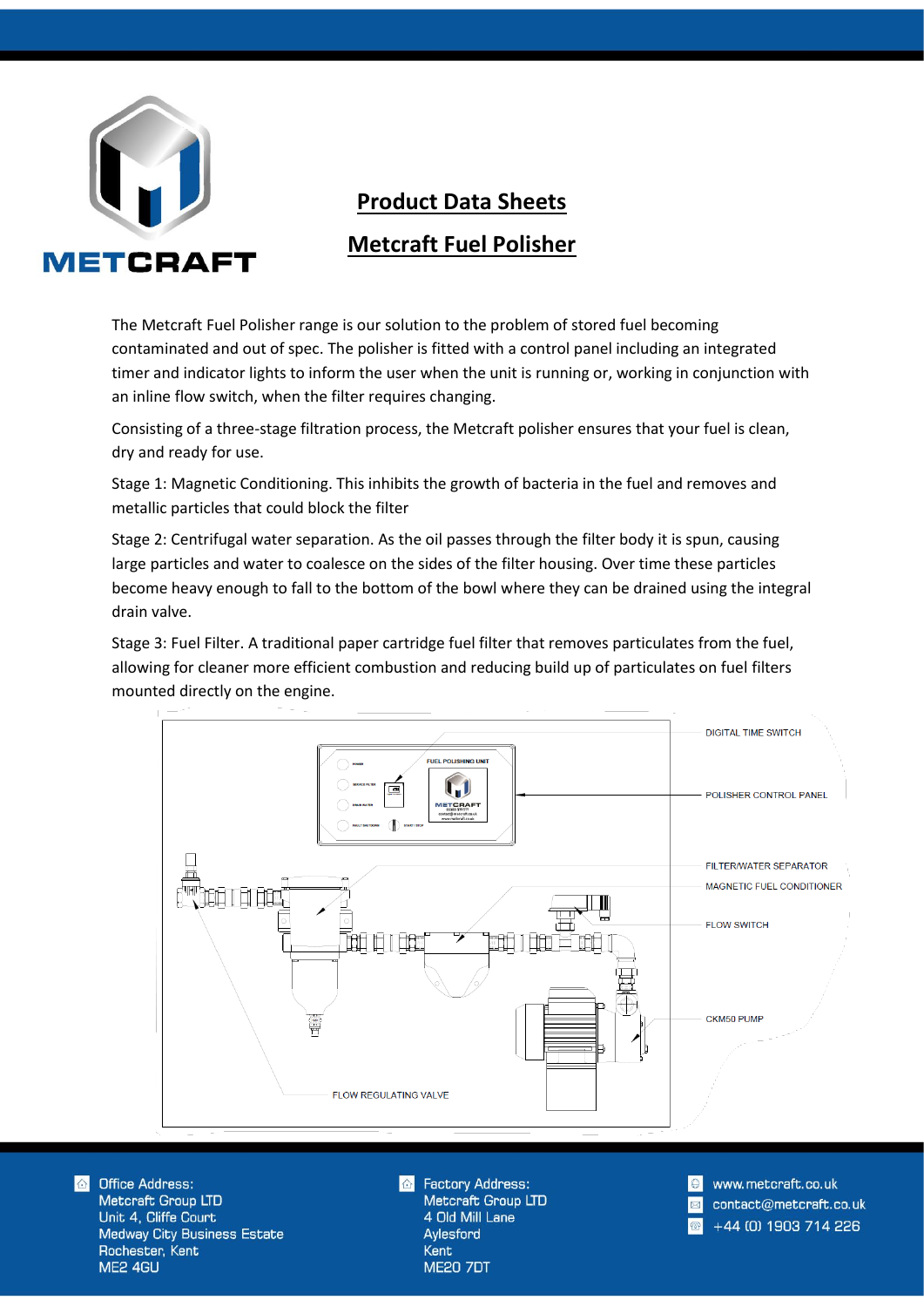

| Model                        | MET-12KFP                                                                                      |
|------------------------------|------------------------------------------------------------------------------------------------|
| Flow rate                    | 14 lit/min                                                                                     |
| <b>Recommended Tank size</b> | 0-12,500L                                                                                      |
| Power options                | 220v 50hz 1ph AC                                                                               |
| Particulate removal to       | 10 Micron                                                                                      |
| Control unit                 | Push button start/stop with built in timer                                                     |
| <b>Backplate Size</b>        | 800mm x 900mm                                                                                  |
| Suction capability           | 5m vertical - we always recommend using a non-return valve<br>and priming the unit before use. |
| Connections                  | 3/4" BSPT Male                                                                                 |
| Pump Body                    | Cast Iron                                                                                      |
| Gears                        | <b>Brass</b>                                                                                   |
| Shaft                        | Stainless steel                                                                                |
| <b>Pump Seal</b>             | Ceramic, Graphite and Viton                                                                    |
| Options                      | Water in filter indicator lamp/sounder.                                                        |

**TO** Office Address: Metcraft Group LTD Unit 4, Cliffe Court Medway City Business Estate Rochester, Kent ME2 4GU

*G* Factory Address:<br>Metcraft Group LTD 4 Old Mill Lane Aylesford Kent **ME20 7DT** 

www.metcraft.co.uk  $|e|$ contact@metcraft.co.uk  $\boxtimes$ +44 (0) 1903 714 226  $\sqrt{20}$